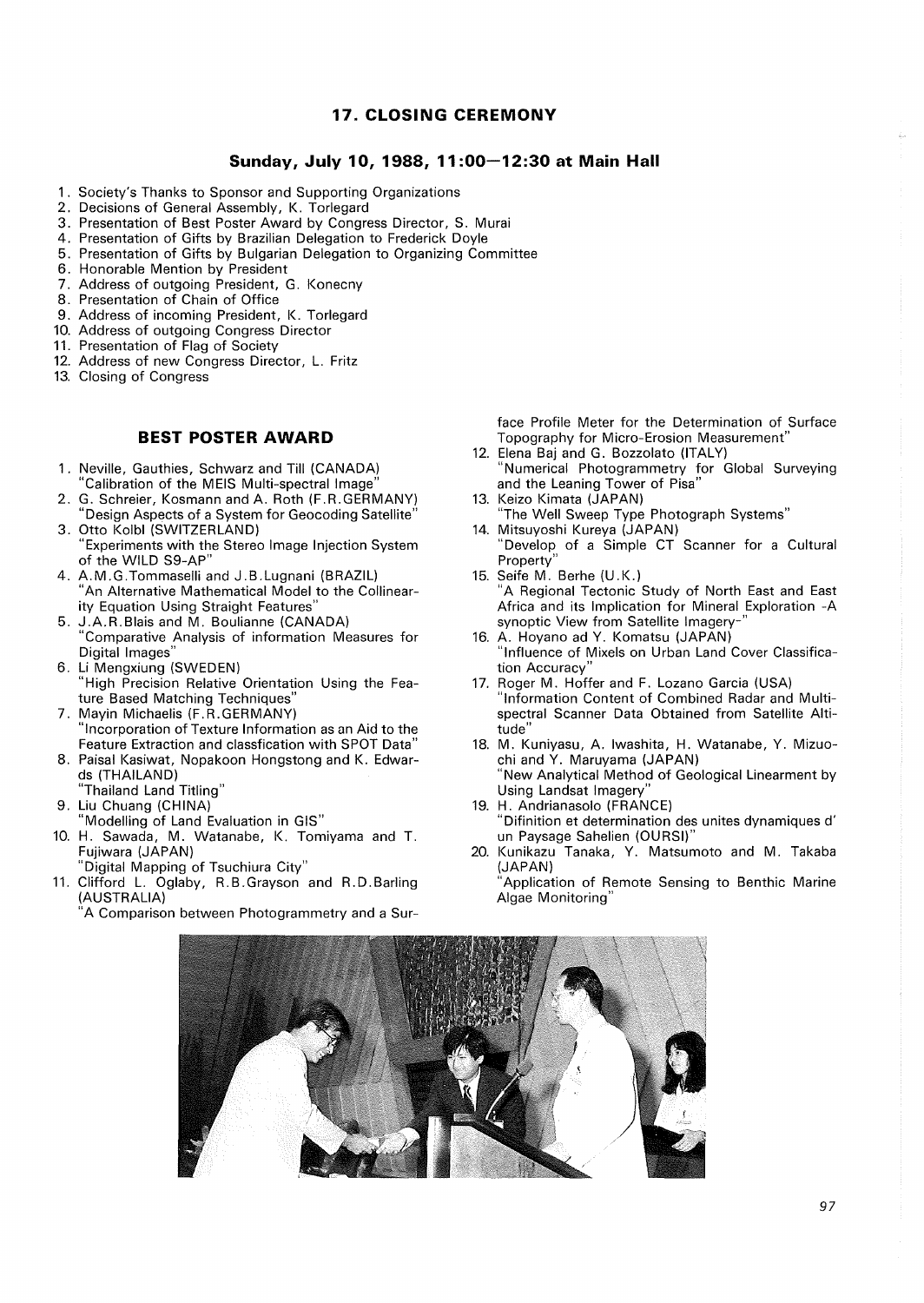# **Address of the Outgoing President**

#### by G. Konecny

University of Hannover, F.R. Germany

Four years ago I accepted the task to become president of this society with all its burdens and joys, from my teacher and reveered friend Frederick J. Doyle. It was not easy to fill his shoes, since he had been an excellent president. And yet it was easier in the end, than I originally thought, since by his dedicated and sincere nature he had in the years before given me direction. Thank you again, Fred, for unknowingly having continued to influence the society through your successors Gottfried Konecny and Kennert Torlegard whom you may consider as your scholars.

Professor Peevsky, who has been a scholar of the first President of our Society, Professor Eduard Dolezal, has reminded me, that the first Congress of our Society took place exactly 75 years ago in Vienna. I am much too young to every have met Prof. Dolezal, but his career has been of particular interest to me. Like me, he was born in Czechoslovakia, and our mother language was German. I was able to compare his experiences after World War I with mine in and after World War II by reading his writings in the Archives when I prepared myself for the 75th Anniversary celebrations of our Society 3 years ago in Vienna. I found, that we both had learned that human relations are more important than national controversies. I am happy that our Society since its beginnings has such a tradition, and I was proud to serve ISPRS, because this society has high professional goals as well as the human convictions represented by personalities such as Fred Doyle, Willem Schermerhorn, and Eduard Dolezal.

I thank our 81 member societies for their support to hold up these high standards.

In this positive climate of scientific, technical, and human cooperation it became possible to progress significantly in our discipline. In photogrammetry we have now generally surpassed the stage of analog photogrammetry and we are fully in the domain of analytical photogrammetry. In Kyoto we have honoured Duane Brown, who has been its early pioneer. This Congress has demonstrated that we have even embarked on the road to digital photogrammetry with the means of digital image processing, a technique which in its basic principles had already been devleoped in the field of remote sensing. This is but one of the reasons why remote sensing experts and photogrammetrists have grown together and are continuing to do so. The combined capabilities of digital image processing and analytical photogrammetry give rise to new applications, for example in mchine vision.

The activities of our society have become a great challenge again and there is future in our discipline, even though we go through the growing pains of our industry to adapt to the rapidly changing situation.

It has been lucky that the 16th International Congress has been held in Japan, a country, which in comparison to some of our countries, technically already lives in the year 2000. It has been lucky also, that our Congress Director has been Shunji Murai, who has recognized early the potential of remote sensing, and who has been instrumental in the remote sensing activities of the Asian countries through the Asian Association on Remote Sensing.

By our changes to Statutes and Bylaws we have at this Congress made it possible for these regional organizations to become members of our Society, and we welcome them amongst us.

Anyone who has ever organized an ISPRS Congress as a Congress Director knows what Shunji Murai and his organization committee with its many unnamed helpers has accomplished during the course of the last four years and during the past 10 days. The Congress ran with the precision of a Seiko watch and with the emotional selfdiscipline which is only possible in the environment of the rich cultural traditions of Japan. As Mr. Chris Nanayakkara has expressed it during the last social event of the Congress, the Sayonara Party, we will miss the courtesies, the bows and the smiles extended to us during the Congress, and after our return home we might catch ourselves trying to express similar good behaviour to our colleagues and friends who stayed at home.

Japan and the atmosphere of this Congress can never be forgotten. In our eyes, Shunii Murai, the organization committee, their staff and the Japan Society for Photogrammetry and Remote Sensing have become true ambassadors of this beautiful and respected land on the sea, which since the Impressionist painters and since Puccini always held fascination for most of our countries.

Quite a few congressists have not had the opportunity to visit many cultural sites due to the tight program. But I hope that they still will do so. I, for one, had the chance to participate in the technical excursion to Nara. I also know of the many possiblities which were offered in the accompanying persons' program. Each one of these events was a chance to enrich our life philosophy. I am unable to remember the names of those who arranged the Ladies program and the technical tours, but I thank them on behalf of the participants. And I thank all for the hospitality extended to us. Above all the Congress has struck a happy balance between the well arranged technical program, the exhibit and the social events. We have appreciated the excellent facilities offered to us for all these goals at the Kyoto International Conference Hall.

The Council of the Society is the body, which has the most intimate contact in the affairs of the Society. It acts as a small group like the members of a family. According to our Statutes and Bylaws three of our six Council members must leave the family, and this is generally a sad event, even though they may be called upon in other functions of the Society.

A resolution has been passed to acknowledge the great contribution of those members leaving the Council: Professor Giovanna Togliatti Professor John Trinder Dr. George Zarzycki.

They have served the Society in an exceptional manner. The entire Council has been an excellent team; as is the case in a good family we always arrived at a constructive team result in mutual respect and friendship. Professor Togliatti has been elected as chairperson of the Financial Commission, and will thus be present at future Council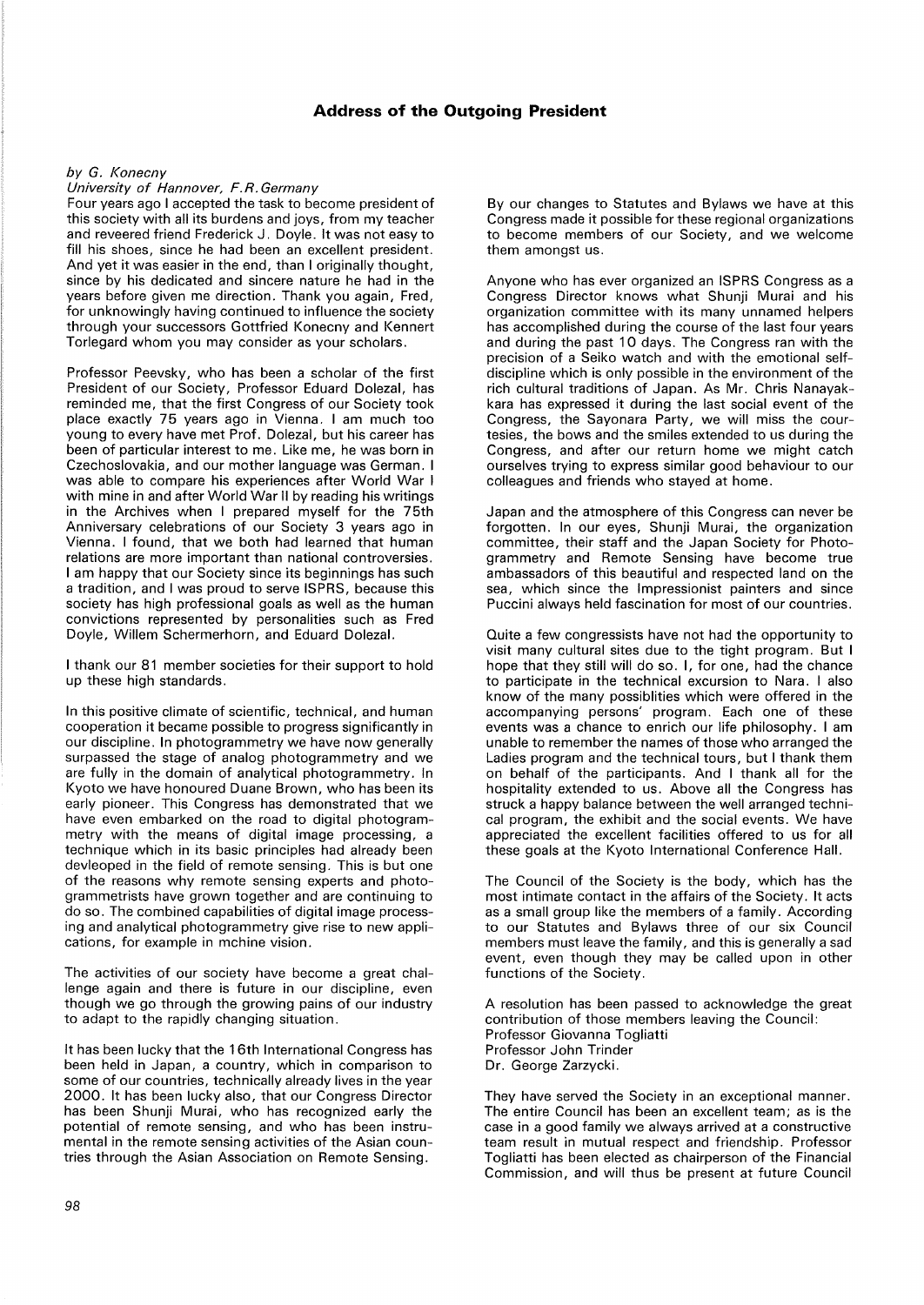meetings without voting rights.

Professor Trinder will at least partially be with us as chairman of the Statutes and Bylaws Committee, since he has done such an excellent job regarding the changes of Statutes and Bylaws in his function of 2nd Vice President. But Dr. George Zarzycki will leave us completely. He has had a long career in our society affairs. He and his wife Jadwiga have contributed much to the development and to the spirit of our society, and we wish them well for the years to come.

I would also like to acknowledge the contribution made by the Financial Commission: by its chairman Professor Jerie, who on account of health could not be with us; by Professor Placidino Fagundes and especially by Dr. Don Proctor, who has also prepared the auditing of the accounts.

I would not like to forget thanks to Professor Jurgen Hothmer, chief editor of our official journal for his sucess in having brought back Photogrammetria on course again with his team of coworkers.

I would particularly like to express thanks to the efficient running of the technical affairs of the Society by the seven Commission Presidents and the two chairmen of Intercommission Working Groups:

to Prof. Hartl to Mr. Fritz to Prof. Kilpela to Mr. McDonald to Dr. Kratky to Mrs. Adekoya to Prof. Beek to Prof. Szangolies and to Prof. Welch and their secretaries and working group chairmen, whom I cannot all mention here.

And now I would like to say thanks to four other people, who have not been in the center of attractionduring the events of this Congress, and yet: without their support during the past four years our operations would have become difficult, if not impossible: Mrs. Taeko Murai, my

own wife, Lieselotte Konecny, Prof. Murai's secretary, Mrs. Chiwako Fujino, and my secretary, Mrs. Gesine Bottcher.

While I regret the breaking up of the old council out of personal sentiment, I am nevertheless very happy about the continuation of Shunji Murai on Council as Secretary General. He has all qualifications for the job, and I hope personally, that in old tradition, he will be candidate for the ISPRS Presidency in 1992.

I finally turn to Kennert Torlegard. I am very pleased that he has unanimously been elected as the new President. I met Kennert for the first time 15 years ago, when he delivered a brilliant lecture on analytical photogrammetry. 12 years ago he became President of Commission V: his contributions to the 1980 Hamburg Congress were well remembered, when he was elected Secretary General in 1 984. I don't recall how many times and where we met during the past four years. But during this time I have always appreciated his intelligent advice, his ability for organization and his Swedish humour. I am honoured, if he accepts me not only as his predecessor, but also as his very personal friend.

Kennert, in turning over the symbol of the ISPRS presidency, the collar donated to us by the British Photogrammetric Society during the London Congress in 1 960 I know that the Society will be well in your hands. We both are proud of those, who wore the collar before us:

- Major General Brown
- Paes Clemente
- Dr. Härry
- Prof. Luigi Solaini
- Dr. Sam Gamble
- Jean Cruset
- and Fred Doyle.

I cannot quote Ortega y Gasset in the English language, but his saying goes something like that:

> "Where we go does not matter in the least, most important is what we do on the way.

For this I wish you and your wife Margareta all the best.

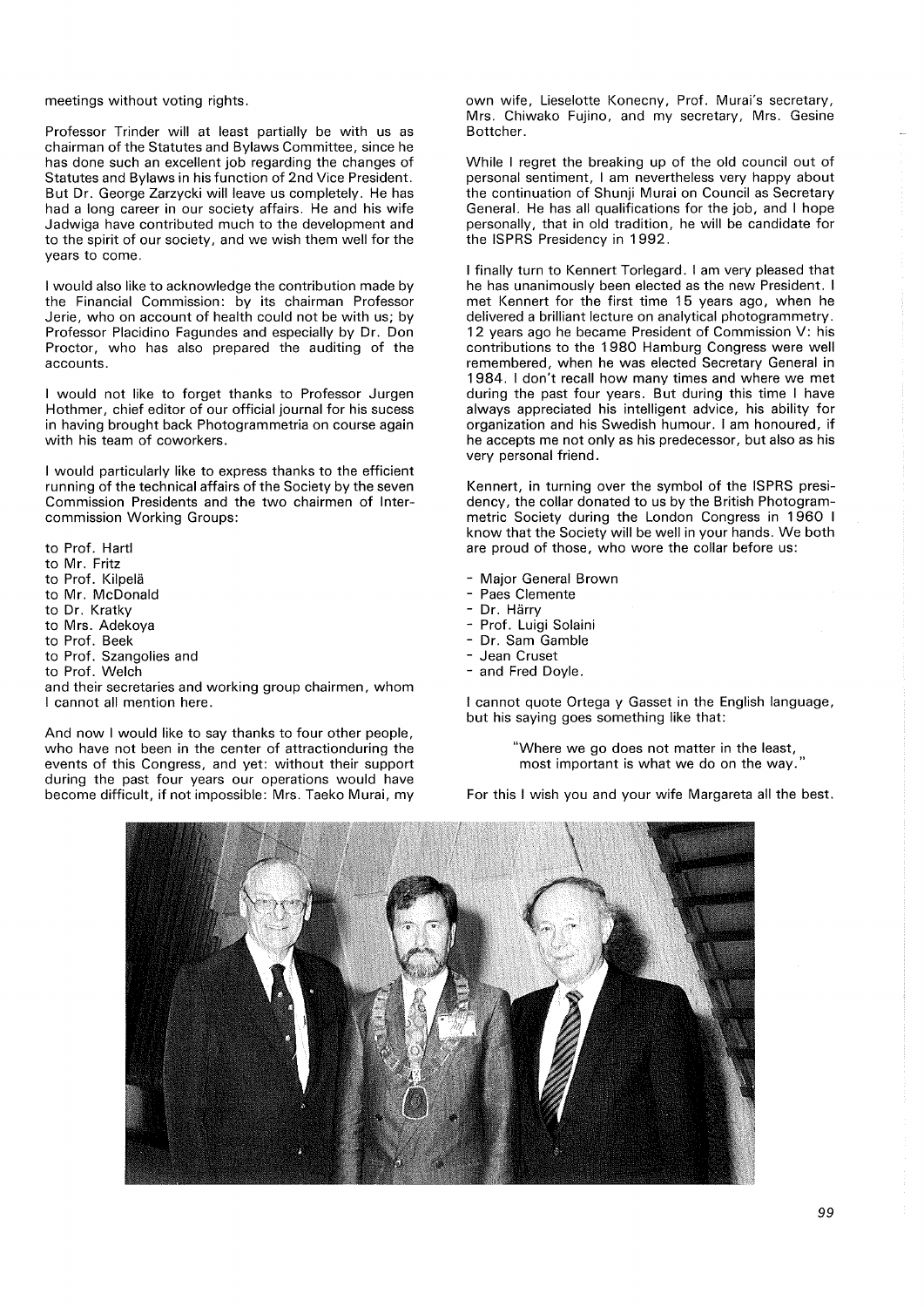Kennert Torlegard Distinguished Guests Friends in Photogrammentry & Remote Sensing from all over the world.

I am deeply aware of the honor and responsibility which the General Assembly has bestowed upon me any my National Society, the Swedish Society for Photogrammetry. & Remote Sensing in electing me President of the International Society. for Photogrammetry. & Remote Senssensing for the next four years. I ask the indulgence, patience, support, and sometimes advice of my blessed and understanding wife margareta, for the days and hours I will have to spend away from her in this endevour.

This Society is an impressive organization that can play important parts in international Cooperations .. To be a president is a prestigous and heavy task, but I promise and pledge to give you my best effort to advance the objectives of our Society. But I am not alone to handle the affairs of ISPRS and to represent our Society. I hope to be able to make a team of the Council officers and Presidents and Secretaries of the 7 Technical Commission, that will manage resolutions of this Congress.

Before I look towards the future, allow me to thank the Members of the out-going Council for all valuable experience in of the past four years, that I have made together with you. That experience is part of the background for my presidency, and it is an important one.

- 1. *George Zarzycki* was 1st vice President. He has a varied professional experience in private companies and governmental agencies. His managerial skill has been of great benefit to the work of Council. His sense of humour and fresh jokes brought us often into good working conditions.
- 2. *John Trinder* 2nd vice President has carried the burden of frasing the changes and ammendments of Statutes and Bylaws which have been discussed and proposed and now decided by the General. Assembly. His gentle approach to questions can serve as a guide-line to problemsolving in our Society. After these 4 years I regard him as a close personal friend.
- 3. *Giovanna Tog!iatti,* our Treasurer, the only lady in Council, has conscientiously looked after five boys and kept us on track when the deliberations went too freely. She has at several times found museums and art galleries where we could have a relaxing lunch break during our meetings.

The chairman of the Financial Commission, Hans Jerie has been adjunct to Council without voting rights. It is a pity that he has not been able to participate in this Congress after so many years of service to ISPRS. He can analyze a problem and reflect our practical questions in theoretical models of problemsolving. Hans is now leaving the Financial Commission in the hands of Giovanna Togliatti.

The remaining three of the old Council, Shunji Murai, Gottfried Konecny, and myself, will stay for another period.

Our excellent Congress Director Shunji Murai will take over the Head-quarters from me. With his able and skillful management of the huge Congress Administration we will be in good hands, as far as the headquarters are con-

cerned. Shunji has been the precise reporter-of the steps and actions taken in preparing for the successful Congress that now has come to an end. To be Congress Director is the heaviest and dirtiest job of all in ISPRS. I never was Congress Director myself, so I think I can say this.

It is a huge responsibility to host a Congress, and as Congress Director you have to fight with many problems. Shunji Murai did it as a Samurai, with noble elegance and showing nothing but skill. Shunji's lifemanship brought a flavour of the mystery of the East into Council. Please continue to do so, Shunji.

A Swedish poet wrote: It is not the Hero that wins the battle, it is the many rows of soldiers behind him who win it for him. I know that this is also the case when a Congress is arranged. Let these three lovely ladies represent all those who made this Congress a complete success and a very enjoyable memory for all of us.

Gottfried Konecny, outgoing President and incoming 1st Vice President of the ISPRS, you have had considerable influence on my professional career, you may come next to my teacher, the late Prof. B. Hallert. I have now had the privilege to work with you in Council for four years. I have learned very much under your leadership. I have learned to work for the ultimate goal, to look for the essential not to get lost in detail, I have learned to find the largest common dividend among everybody's interest, and how to get people together and focus their interest on what they have in common.

Gottfried, you have taught me something about how to stimulate people's activity and responsibility. You have also shown to me the importance of being able to understand people, their background, motivation and incentives for action. It is good for ISPRS that you have taken the opportunity offered in our Statutes and Bylaws to become 1st Vice President, I believe it is next to impossible to find anyone more devoted to the causes of ISPRS than you, Gottfried. You seem to be acquainted to everyone who has a leading role in our Society. You are a travelling ambassador of ISPRS and you have a wide perspective. You created the Joint Board of Remote Sensing Activities (JOBRESA) and under your Presidency the International Union of Surveys and Mapping was founded. Both will be of continued importance for our Society and its aims.

Shunji Murai, Gottfried Konecny and I myself represent the continuity of the work of Council. But fresh blood will stimulate the thinking, the discussions and the deliberations. The new 2nd Vice President Ivan Katzarsky has been working in several East European and Asian countries and ISPRS will certainly benefit from his experience as Vice President and Secretary General of FIG, together with which ISPRS and ICA founded IUSM.

The new Treasurer Keith Atkinson is perhaps best known internationally as editor of the Photogrammetric Record. I have known him for about 15 years and I believe he will look after the finances of the Society in such a way that the Members of ISPRS will get value for money.

The new Congress Director Larry Fritz, who now leaves Commission I will carry the responsibility to arrange the next Congress, but ISPRS can also benefit from his con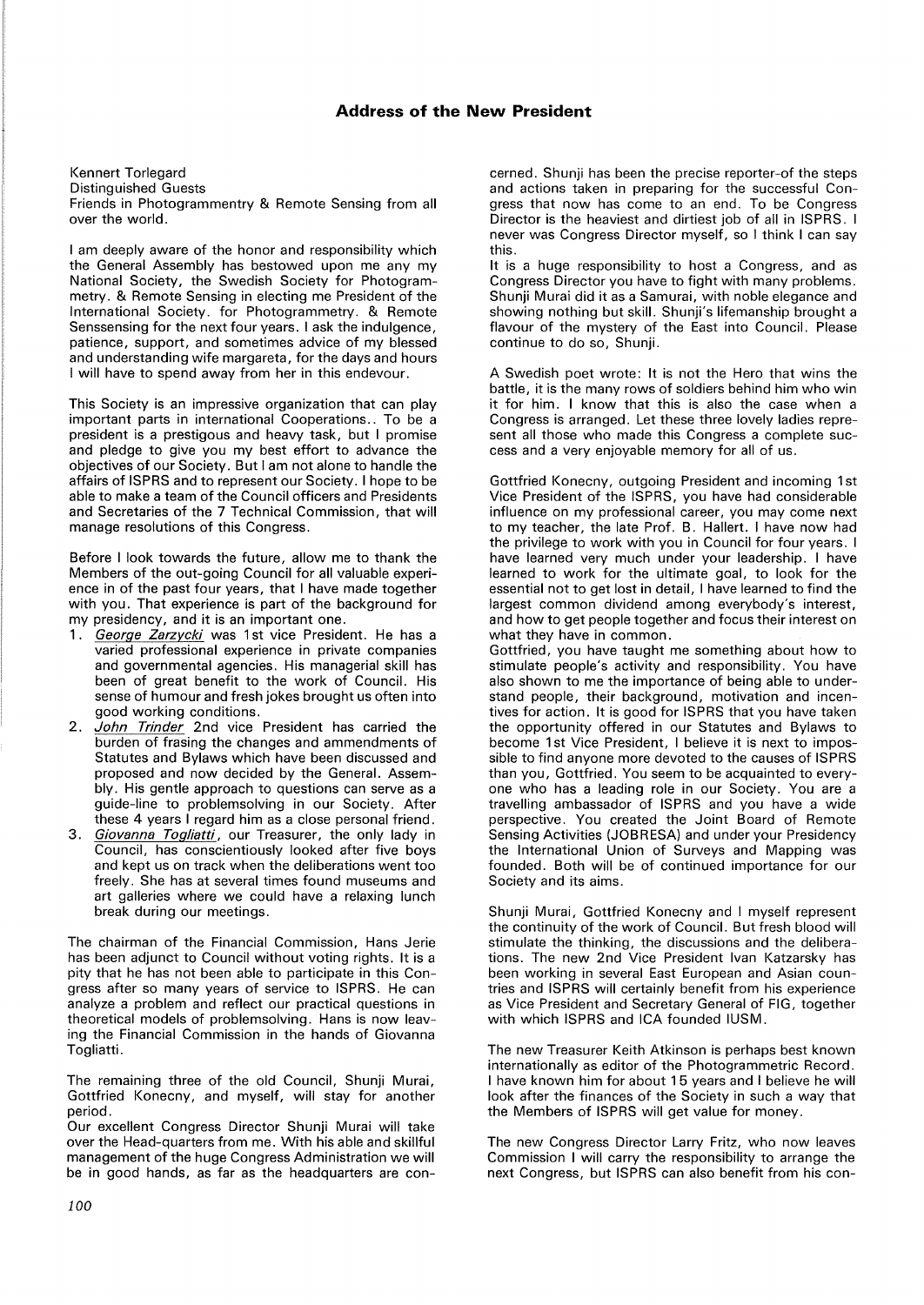tacts with governmental officials and industry in U.S.A., which are of importance for our Society and its aims.

With this composition of Council I am confident that our Society will continue to make progress and head-way towards the goals and objectives that are set out and that govern our endeavours.

The Technical Commissions are more important than Council for the results achieved within the Society. They organize and coordinate the research and development, they arrange technical symposia, they establish a large number of working groups in which the actual work is being done. The effectivity and performance of ISPRS rely totally on the Commissions and the working groups and what they can achieve. Anyone of you who have something to contribute, please contact our Commission Presidents and Secretaries and our Working Group Chairmen.

This is the new division of responsibilities of the 7 Technical Commissions:

Comm. I is hosted by Brazil with Dr. Marcio Barbosa as President

Comm. II is hosted by German Democratic Republic with Prof. Klaus Szangolies as President

Comm. Ill is hosted by China with Prof. Deren Li as President

Comm. IV is hosted by Japan with Mr. Takeshi Hirai as President

Comm. V is hosted by Switzerland with Prof. Armin Grün as President

Comm. VI is hosted by Greece with Prof. John Badekas as President

Comm. VII is hosted by Canada with Mr. Frank Hegyi as President

Fourty-one (41) technical and four general resolutions have been passed and they will be the guidelines for the officers to navigate the Society for the next four years. The mission of our Society is to develop the international cooperation for the advancement of photogrammetry and remote sensing and their applications. The Society has to operate in several dimensions:

- the scientific, in which we relate to a wide range of diciplines
- the professional, in which we find people from universities, colleges, governmental agencies, private companies, manufacturers, consultants.
- the technical, which goes from data acquisition via storage, analysis, information enhencement, presentation, all the way to the end use.
- the geographical, from east to west, from north to south, from developing countries to industrialized.
- the economical, from low cost distributed systems

 $\bar{z}$ 

to high-technology joint ventures, from single application systems to more general and more veratile ones.

- the application from satellite systems covering the Earth via air-borne and terrestial systems for mapping natural resources, environment and infrastrnoture, down to close-and michorange in medicine, materials science, industry, and the like.

I believe we all can describe our individual development and our personal interests as a path in such a multidimensional space, a path with time as independent parameter.

Cultural, scientific and technical development has always been dependent on interaction between individuals. Culture has always flourished where people with different background inter-relate and merge. Such melting-pots are found at communication junctions, where roads intersect, around harbours, at trade centres. Congresses like this one are such a kind of melting-pots of today. We have been confronted with each other, listened to reports and presentations, compared our own situation with other's discussed various solutions to similar or the same problems. We have met people who have similar interests as we, people with whom we share opinions and value principles. But we have also been confronted with new thoughts and ideas. Our own preconceptions have been questioned. We have maybe started to re-evaluate our own goals and objectives. Such effects are the seeds for new ideas.

I believe each of us is aware of our own personal role in the community where we live, in the social-professional context where we work. I hope that you have realized that you are a part of a global system, in which every individual is important, and that it matters what each one of us does. May applications of our science and technology is related to the Earth, its resources, the environment, and changes thereof. It any concern detail studies, or global problems. In one way or another we all contribute to build, maintain and develop the society of the world in small and large. I believe we all want to improve the quality of life and the conditions for man.

At this Congress we have met old friends again, and we have also got some new ones. Perhaps we have got to know someone a little deeper. We are teachers and learners at the same time, both in technical/scientific and in social/psychological sense. This forms a part of the better understanding between people, the mutual exchange, the communication, that is a necessary basis for cooperation when we together in our way try to make the planet Earth a little bit bettter to live on.

 $\label{eq:2} \frac{1}{\sqrt{2}}\int_{0}^{\infty}\frac{1}{\sqrt{2}}\left(\frac{1}{\sqrt{2}}\right)^{2}d\theta\,d\theta\,d\theta\,.$ 

I wish you all a happy return back to your home.

 $\gamma_{\alpha} \gamma_{k}$  $-12 - 12$